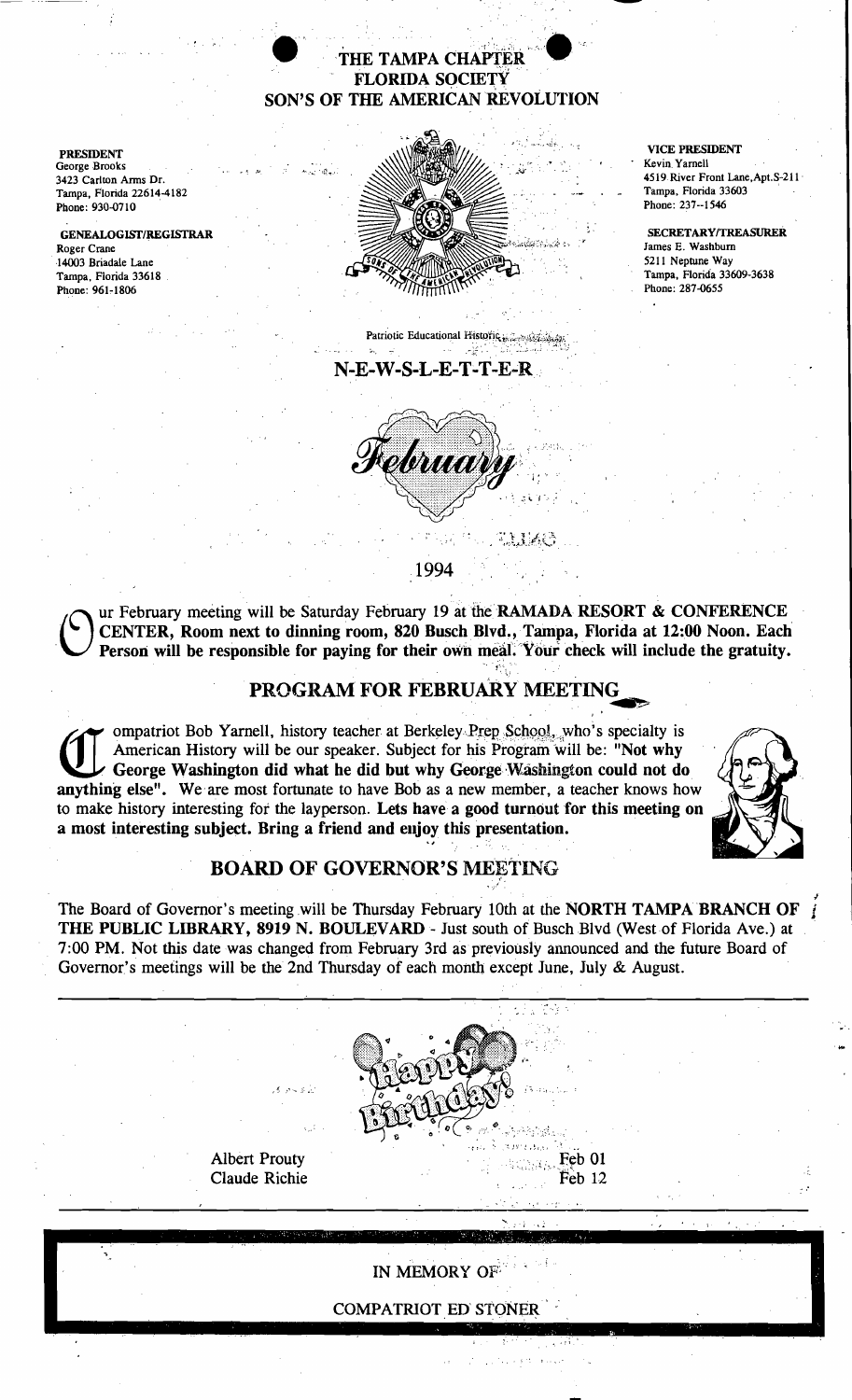| ツけ せんき                   |                                                                                                                                                                                                                                                                                                                                                                                                 |                                                                                                                                                                                                                                |           |                                                                                                                                                                                                                                                                                                                                                                                                                                                                                                                             |                                                                                                                                                                                                                                                                                                                                                                                                                      |  |
|--------------------------|-------------------------------------------------------------------------------------------------------------------------------------------------------------------------------------------------------------------------------------------------------------------------------------------------------------------------------------------------------------------------------------------------|--------------------------------------------------------------------------------------------------------------------------------------------------------------------------------------------------------------------------------|-----------|-----------------------------------------------------------------------------------------------------------------------------------------------------------------------------------------------------------------------------------------------------------------------------------------------------------------------------------------------------------------------------------------------------------------------------------------------------------------------------------------------------------------------------|----------------------------------------------------------------------------------------------------------------------------------------------------------------------------------------------------------------------------------------------------------------------------------------------------------------------------------------------------------------------------------------------------------------------|--|
| <b>TAMPA CHAPTER SAR</b> |                                                                                                                                                                                                                                                                                                                                                                                                 |                                                                                                                                                                                                                                |           |                                                                                                                                                                                                                                                                                                                                                                                                                                                                                                                             |                                                                                                                                                                                                                                                                                                                                                                                                                      |  |
|                          | MINUTES OF THE REGULAR MEETING HELD JANUARY 15, 1994 AT THE RAMADA RESORT & CONFERENCE                                                                                                                                                                                                                                                                                                          |                                                                                                                                                                                                                                |           |                                                                                                                                                                                                                                                                                                                                                                                                                                                                                                                             |                                                                                                                                                                                                                                                                                                                                                                                                                      |  |
|                          | CENTER, EAST BUSH BOULEVARD, TAMPA, FLORIDA                                                                                                                                                                                                                                                                                                                                                     |                                                                                                                                                                                                                                |           | 不好 医链状菌                                                                                                                                                                                                                                                                                                                                                                                                                                                                                                                     |                                                                                                                                                                                                                                                                                                                                                                                                                      |  |
|                          | $\epsilon$ is a general set of the second second control of $\epsilon$ . The second second second second second second second second second second second second second second second second second second second second second second se                                                                                                                                                       |                                                                                                                                                                                                                                |           |                                                                                                                                                                                                                                                                                                                                                                                                                                                                                                                             |                                                                                                                                                                                                                                                                                                                                                                                                                      |  |
|                          | President Cy Gamber called the meeting to order at 12:05 PM and the                                                                                                                                                                                                                                                                                                                             |                                                                                                                                                                                                                                |           |                                                                                                                                                                                                                                                                                                                                                                                                                                                                                                                             |                                                                                                                                                                                                                                                                                                                                                                                                                      |  |
|                          | The invocation was given by Jim Washburn.                                                                                                                                                                                                                                                                                                                                                       |                                                                                                                                                                                                                                |           |                                                                                                                                                                                                                                                                                                                                                                                                                                                                                                                             |                                                                                                                                                                                                                                                                                                                                                                                                                      |  |
|                          |                                                                                                                                                                                                                                                                                                                                                                                                 |                                                                                                                                                                                                                                |           |                                                                                                                                                                                                                                                                                                                                                                                                                                                                                                                             |                                                                                                                                                                                                                                                                                                                                                                                                                      |  |
|                          | Cy led all in the pledge of allegiance o the Flag and the SARs in the SAR pledge.                                                                                                                                                                                                                                                                                                               |                                                                                                                                                                                                                                |           |                                                                                                                                                                                                                                                                                                                                                                                                                                                                                                                             |                                                                                                                                                                                                                                                                                                                                                                                                                      |  |
|                          |                                                                                                                                                                                                                                                                                                                                                                                                 |                                                                                                                                                                                                                                |           |                                                                                                                                                                                                                                                                                                                                                                                                                                                                                                                             |                                                                                                                                                                                                                                                                                                                                                                                                                      |  |
|                          | Mrs. Frances Compton, Fimi Richie and Billie Washburn wee introduced as guests. West Coast Regional Vice President<br>Courtnay Crutcher was introduced to be the installing official of new SAR Compatriot Frederick W. Pachoud and the Chapter<br>officers for the year 1994. Larry Huntley was welcomed as a new Chapter member.                                                              |                                                                                                                                                                                                                                |           |                                                                                                                                                                                                                                                                                                                                                                                                                                                                                                                             |                                                                                                                                                                                                                                                                                                                                                                                                                      |  |
|                          | Since minutes of the December meeting were published in the newsletter, the reading of them was waived.                                                                                                                                                                                                                                                                                         |                                                                                                                                                                                                                                |           |                                                                                                                                                                                                                                                                                                                                                                                                                                                                                                                             |                                                                                                                                                                                                                                                                                                                                                                                                                      |  |
|                          | Secretary Washburn reported on activities in the secretary's area since the last meeting:                                                                                                                                                                                                                                                                                                       |                                                                                                                                                                                                                                |           |                                                                                                                                                                                                                                                                                                                                                                                                                                                                                                                             |                                                                                                                                                                                                                                                                                                                                                                                                                      |  |
|                          | Compatriot Edmund (Ed) C. Stoner, Jr. died on January 5, 1994. A \$10.00 donation to the Florida Endowment Trust<br>Fund was made in his memory.                                                                                                                                                                                                                                                |                                                                                                                                                                                                                                |           |                                                                                                                                                                                                                                                                                                                                                                                                                                                                                                                             |                                                                                                                                                                                                                                                                                                                                                                                                                      |  |
|                          | Compatriot Bill Staples sent a note to the Chapter reporting that he was converting his membership from associate to<br>regular. In effect he will no longer be a member of the Tampa Chapter.                                                                                                                                                                                                  |                                                                                                                                                                                                                                |           |                                                                                                                                                                                                                                                                                                                                                                                                                                                                                                                             |                                                                                                                                                                                                                                                                                                                                                                                                                      |  |
|                          | Since Honorary Associate Member, Glenn Arter, no longer attends the Tampa Chapter Meetings his name will be<br>dropped from the Tampa Chapter roster and mailing list. And a series of the second contains and                                                                                                                                                                                  | of a sympathion in community                                                                                                                                                                                                   |           |                                                                                                                                                                                                                                                                                                                                                                                                                                                                                                                             |                                                                                                                                                                                                                                                                                                                                                                                                                      |  |
|                          |                                                                                                                                                                                                                                                                                                                                                                                                 | specification is a construction of the construction of the construction of the construction of the construction of the construction of the construction of the construction of the construction of the construction of the con |           | المؤاد والموارد والمتعاد                                                                                                                                                                                                                                                                                                                                                                                                                                                                                                    |                                                                                                                                                                                                                                                                                                                                                                                                                      |  |
|                          | Dates for the 1994 Chapter, meetings were set at the last Board of Governors,<br>meeting as the third Saturday of each month and January 1995 except, as usual, the Chapter will not meet June, July and                                                                                                                                                                                        |                                                                                                                                                                                                                                |           |                                                                                                                                                                                                                                                                                                                                                                                                                                                                                                                             |                                                                                                                                                                                                                                                                                                                                                                                                                      |  |
| August.                  |                                                                                                                                                                                                                                                                                                                                                                                                 |                                                                                                                                                                                                                                |           |                                                                                                                                                                                                                                                                                                                                                                                                                                                                                                                             |                                                                                                                                                                                                                                                                                                                                                                                                                      |  |
|                          | A decision to purchase membership cards was postponed until the next Board of Governors meeting.                                                                                                                                                                                                                                                                                                |                                                                                                                                                                                                                                |           |                                                                                                                                                                                                                                                                                                                                                                                                                                                                                                                             |                                                                                                                                                                                                                                                                                                                                                                                                                      |  |
|                          |                                                                                                                                                                                                                                                                                                                                                                                                 |                                                                                                                                                                                                                                |           |                                                                                                                                                                                                                                                                                                                                                                                                                                                                                                                             |                                                                                                                                                                                                                                                                                                                                                                                                                      |  |
|                          | Chapter Constitution and By-Law Books are available for any Chapter member who may not have received one. Name<br>tags are also available and Ben McGee and George Brooks said they each needed one.                                                                                                                                                                                            |                                                                                                                                                                                                                                |           |                                                                                                                                                                                                                                                                                                                                                                                                                                                                                                                             |                                                                                                                                                                                                                                                                                                                                                                                                                      |  |
|                          |                                                                                                                                                                                                                                                                                                                                                                                                 |                                                                                                                                                                                                                                |           | 化二碳烷 整体机构 化乙烯基甲基苯                                                                                                                                                                                                                                                                                                                                                                                                                                                                                                           |                                                                                                                                                                                                                                                                                                                                                                                                                      |  |
|                          | FLSSAR will be having a Board of Management meeting January 21 and 22 at Cocoa Beach.                                                                                                                                                                                                                                                                                                           |                                                                                                                                                                                                                                |           |                                                                                                                                                                                                                                                                                                                                                                                                                                                                                                                             |                                                                                                                                                                                                                                                                                                                                                                                                                      |  |
|                          | The meeting recessed until after lunch.                                                                                                                                                                                                                                                                                                                                                         |                                                                                                                                                                                                                                |           | provided and                                                                                                                                                                                                                                                                                                                                                                                                                                                                                                                |                                                                                                                                                                                                                                                                                                                                                                                                                      |  |
|                          |                                                                                                                                                                                                                                                                                                                                                                                                 |                                                                                                                                                                                                                                |           |                                                                                                                                                                                                                                                                                                                                                                                                                                                                                                                             |                                                                                                                                                                                                                                                                                                                                                                                                                      |  |
|                          | Following lunch, Treasurer Washburn handed out the Chapter financial report for 1993 to Compatriots who may not have                                                                                                                                                                                                                                                                            |                                                                                                                                                                                                                                |           |                                                                                                                                                                                                                                                                                                                                                                                                                                                                                                                             |                                                                                                                                                                                                                                                                                                                                                                                                                      |  |
|                          | previously received one and reviewed each line item on the report. A summary of the report is as follows:                                                                                                                                                                                                                                                                                       |                                                                                                                                                                                                                                |           |                                                                                                                                                                                                                                                                                                                                                                                                                                                                                                                             |                                                                                                                                                                                                                                                                                                                                                                                                                      |  |
|                          | Income                                                                                                                                                                                                                                                                                                                                                                                          | $\mathcal{L}^{\text{max}}$                                                                                                                                                                                                     | \$1115.30 |                                                                                                                                                                                                                                                                                                                                                                                                                                                                                                                             |                                                                                                                                                                                                                                                                                                                                                                                                                      |  |
|                          | <b>Expenses</b>                                                                                                                                                                                                                                                                                                                                                                                 |                                                                                                                                                                                                                                | 947.65    |                                                                                                                                                                                                                                                                                                                                                                                                                                                                                                                             |                                                                                                                                                                                                                                                                                                                                                                                                                      |  |
|                          | Net income $\lim_{x \to 0} y$ , $\lim_{x \to 0} y$                                                                                                                                                                                                                                                                                                                                              |                                                                                                                                                                                                                                | 167.65    | $\label{eq:2} \frac{\partial \mathcal{L}^{\text{c}}}{\partial \mathcal{L}^{\text{c}} \mathcal{L}^{\text{c}}} = \frac{\partial \mathcal{L}^{\text{c}}}{\partial \mathcal{L}^{\text{c}}} = \frac{\partial \mathcal{L}^{\text{c}}}{\partial \mathcal{L}^{\text{c}}} = \frac{\partial \mathcal{L}^{\text{c}}}{\partial \mathcal{L}^{\text{c}}} = \frac{\partial \mathcal{L}^{\text{c}}}{\partial \mathcal{L}^{\text{c}}} = \frac{\partial \mathcal{L}^{\text{c}}}{\partial \mathcal{L}^{\text{c}}} = \frac{\partial \mathcal{L$ | $\label{eq:2} \frac{1}{2\pi}\frac{1}{2}\frac{1}{2}\frac{1}{2}\frac{1}{2}\frac{1}{2}\frac{1}{2}\frac{1}{2}\frac{1}{2}\frac{1}{2}\frac{1}{2}\frac{1}{2}\frac{1}{2}\frac{1}{2}\frac{1}{2}\frac{1}{2}\frac{1}{2}\frac{1}{2}\frac{1}{2}\frac{1}{2}\frac{1}{2}\frac{1}{2}\frac{1}{2}\frac{1}{2}\frac{1}{2}\frac{1}{2}\frac{1}{2}\frac{1}{2}\frac{1}{2}\frac{1}{2}\frac{1}{2}\frac{1}{2}\frac{1}{2}\frac{1}{2}\frac{1}{2}\$ |  |
|                          | Chapter funds January 1                                                                                                                                                                                                                                                                                                                                                                         |                                                                                                                                                                                                                                | 1202.59   | $\sim 10^{-1}$                                                                                                                                                                                                                                                                                                                                                                                                                                                                                                              |                                                                                                                                                                                                                                                                                                                                                                                                                      |  |
|                          | Chapter funds December 31                                                                                                                                                                                                                                                                                                                                                                       |                                                                                                                                                                                                                                | 1370.24   |                                                                                                                                                                                                                                                                                                                                                                                                                                                                                                                             |                                                                                                                                                                                                                                                                                                                                                                                                                      |  |
|                          |                                                                                                                                                                                                                                                                                                                                                                                                 |                                                                                                                                                                                                                                |           |                                                                                                                                                                                                                                                                                                                                                                                                                                                                                                                             |                                                                                                                                                                                                                                                                                                                                                                                                                      |  |
|                          | '94 National & State Dues on hand                                                                                                                                                                                                                                                                                                                                                               |                                                                                                                                                                                                                                | 650.00    |                                                                                                                                                                                                                                                                                                                                                                                                                                                                                                                             |                                                                                                                                                                                                                                                                                                                                                                                                                      |  |
|                          | Bank Balance December 31                                                                                                                                                                                                                                                                                                                                                                        |                                                                                                                                                                                                                                | \$2020.24 |                                                                                                                                                                                                                                                                                                                                                                                                                                                                                                                             |                                                                                                                                                                                                                                                                                                                                                                                                                      |  |
|                          | 27 Chapter members have paid 1994 dues to date leaving some 12 members to be contacted as to their intentions following this<br>meeting. Past Chapter President, Bob Baylies, has indicated that he may renew his membership and also will be contacted.                                                                                                                                        |                                                                                                                                                                                                                                |           |                                                                                                                                                                                                                                                                                                                                                                                                                                                                                                                             |                                                                                                                                                                                                                                                                                                                                                                                                                      |  |
|                          | The BOG at its last meeting authorized that the 1988 cancelled checks, check stubs and paid invoices and other financial records<br>of the bookkeeping nature be disposed of leaving five years of such records still being retained.                                                                                                                                                           |                                                                                                                                                                                                                                |           |                                                                                                                                                                                                                                                                                                                                                                                                                                                                                                                             |                                                                                                                                                                                                                                                                                                                                                                                                                      |  |
|                          |                                                                                                                                                                                                                                                                                                                                                                                                 |                                                                                                                                                                                                                                |           |                                                                                                                                                                                                                                                                                                                                                                                                                                                                                                                             |                                                                                                                                                                                                                                                                                                                                                                                                                      |  |
|                          | Barry Rich, Chairman of the Eagle Scout Award program, reported, first outlining for the meeting the basics of the program and<br>the requirements the Scouts need to comply with and then noting that out of over 120 packets sent out to new Eagle Scouts, he<br>had received 4 responses. One he felt was particularly good. President Gamber reviewed the responses and sent the one chosen |                                                                                                                                                                                                                                |           |                                                                                                                                                                                                                                                                                                                                                                                                                                                                                                                             |                                                                                                                                                                                                                                                                                                                                                                                                                      |  |

as best on to the State chairman. Barry said that next time the program would be easier for him after his experience with this one. CY Announced Eagle Scout Brian Pickard as the winning Scout. نې<br>تاريخ WCRVP Crutcher then installed Fred Pachoud as a new member of the SAR and the Tampa Chapter. Fred then remarked that

his application had been "in the mill" about 7 years and he wanted to give particular thanks to Compatriot Ted Dickerson for the help Ted had given him in preparing his application and also to George Brooks for following up with him in getting it approved. President Gamber then Spoke as outgoing Chapter President expressing his acquired knowledge of the SAR at Chapter, State and

National levels. He regretted the deaths of Compatriots Jim Smith and Ed Stones but was pleased that the Chapter was able to present books to the Tampa library, help with the CAR state convention, re-institute the Eagle Scout Award program and the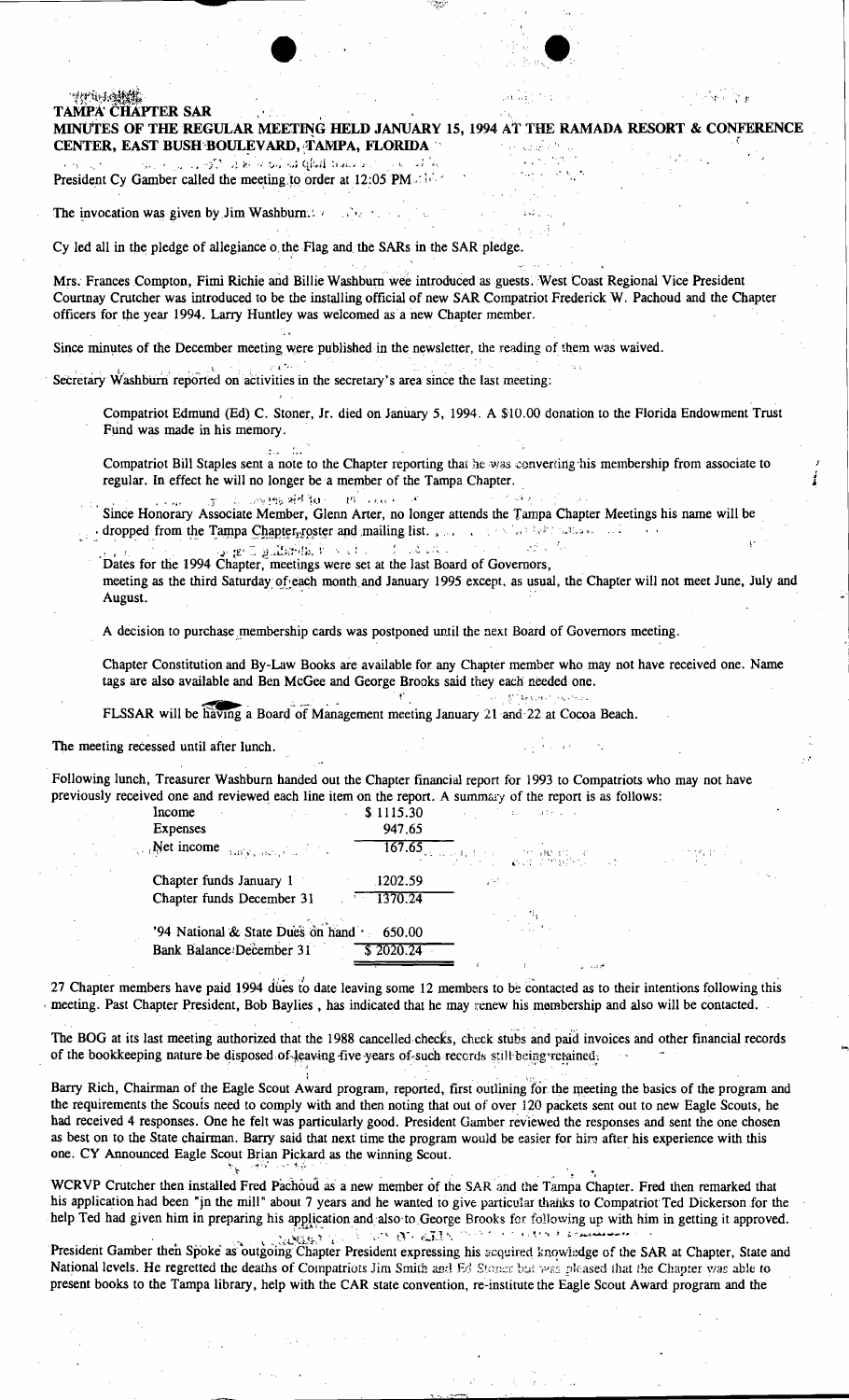小伙伴的

Joseph S. Rumbaugh Orations Contest; that the Chapter presented US flags to approximately 150 new citizens and a Law Enforcement Award; that attendance at meetings has improved because of the Telephone Calling Committee led by Ted Dickerson and good programs at the meetings; that the great new members will help the Chapter, in the future; that he became more well acquainted with Chapter members and was indebted to them for their help as he was to Courtnay Crutcher; that al-inall he "had a good time" and was glad he could serve as president. 

West Central Regional Vice President Crutcher called the present Chapter officers to stand and he dismissed from office and proceeded to install the new Chapter officers for 1994. They were:

> President Vice President Secretary/Treasurer Genealogist/Registrar Members at Large

George Brooks Kevin Yarnell Jim Washburn Roger Crane Martin Miller and Elwin Thrasher

Compatriot Crutcher spoke of the need for the Tampa Chapter members to support their officers in the conduct of the Chapter.

He then presented to President Brooks the Chapter gavel as a symbol of his authority, a SAR membership badge and neck ribbon.,

President Brooks Spoke of the need for his hard work to maintain the good shape of the Chapter. Without naming them said that he had "a couple of new ideas".  $\mathcal{A}_{\mathcal{I}}$  is not seek that

He then presented to Past President Gamber a certificate and badge in recognition of his service as President of the Chapter. a bet Tanjur Conjern Colombia  $\mathcal{L}^{\mathcal{A}}(\mathcal{A})=\mathcal{L}^{\mathcal{A}}(\mathcal{A})=\mathcal{L}^{\mathcal{A}}(\mathcal{A})=\mathcal{L}^{\mathcal{A}}(\mathcal{A})$  . The contribution of the set of  $\mathcal{A}$ 

For the good of the Chapter, Jim Washburn said he had a call from Past President Her Mason who reported that he had had a hip replacement of hip replacement but that he was on the mend and hoped to start attending Chapter meetings in March. بالهالات فيرجل  $\mathcal{O}(\mathcal{F})=\mathcal{G}(\mathcal{C})$ **1990年 11月 网络家庭学习** 

The 50-50 drawing was won by Compatriot Claude Richie. The Chapter was richer by \$6.50.

 $\cdot$  1

While the 50-50 tickets were being sold President Brooks announced the next BOG meeting would be held on February 3rd, 7 PM at the North Boulevard Library. And Courtnay Crutcher called attention to the BOM meeting being held January 21 - 22 in Cocoa Beach and the Annual Meeting being held May 7 - 8 in Fort Lauderdale. Governor Chiles is scheduled to receive an SAR award at the annual meeting.

The SAR recessional was said and the benediction said by Jim Washburn.

The meeting adjourned at 1:12 PM.

The meeting was attended by 14 Chapter Members, Compatriot Crutcher and 3 guests for a total of 18.

Respectfully submitted,

#### James E. Washburn

James E. Washburn Secretary



Samalandis **ELEFT TÓ RIGHT** 14. GEORGE BROOKS & COURTNAY CRUTCHER AS VICE PRESIDENT CRUTCHER INSTALLS COMPATROIT BROOKS AS PRESIDENT

i c

ිරී බල වෙළි නම් දේ ශ්*ෂණ*්ත්බුණද නිදවුණ ක in mas shad but in cymtoni'i sin a c